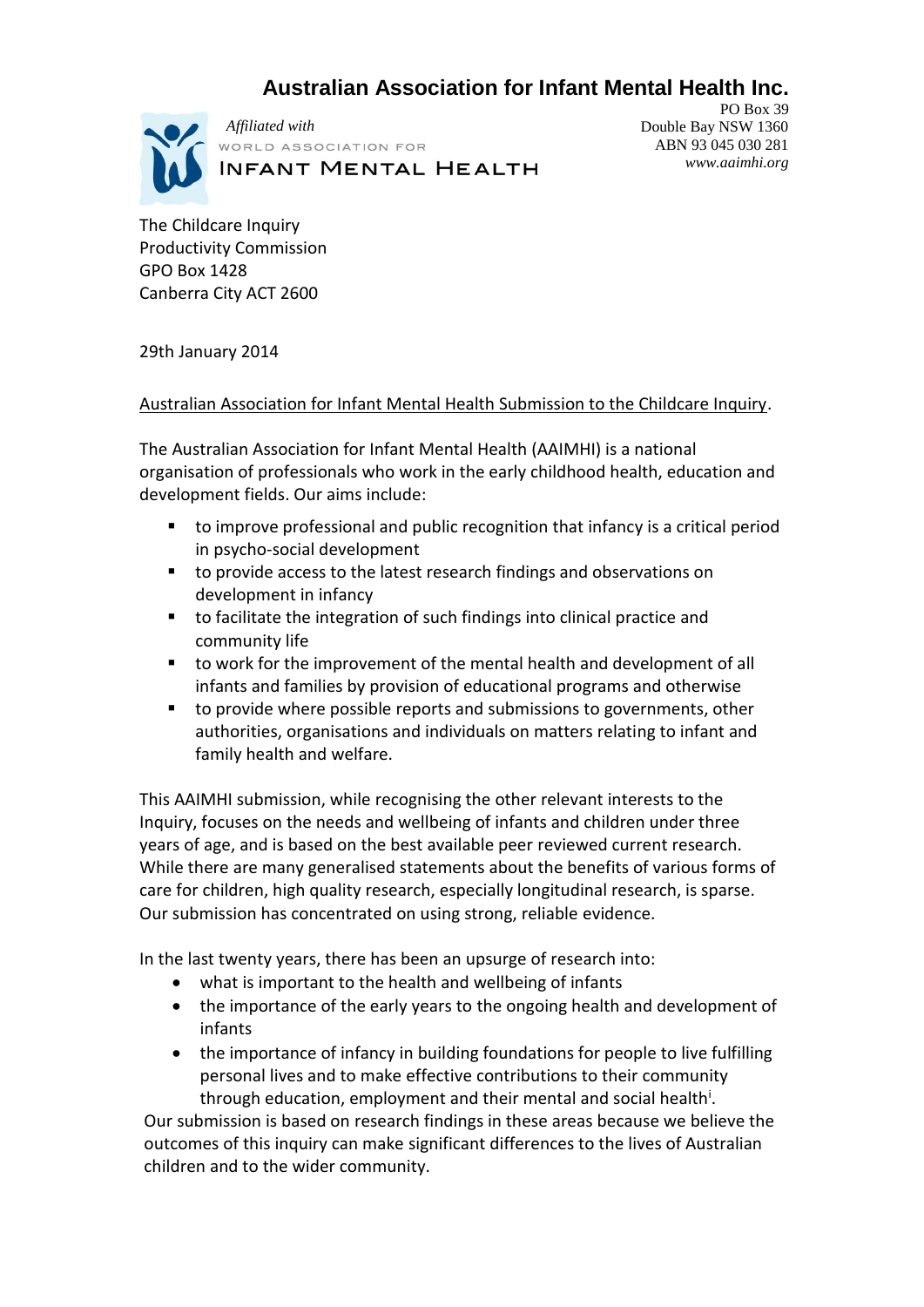## **What matters in young children's lives – what the research says.**

What happens in pregnancy and the early years of a child's life has a profound impact on the rest of his or her life and can lead to the difference between educational success or failure, employment or unemployment, social responsibility or criminality, mental health or mental illness.

- "......Parenting is critical to children's experience of early years and their life chances. The biggest influence on children's outcomes is from primary caregivers..."<sup>ii</sup> (Many parents of infants are unaware of the influence on development of their parenting and relationships with their infants.)
- Secure attachment relationships which are built in the early months are fundamental to children's education as well as ongoing health and wellbeing<sup>iii</sup>.
- Warm, responsive, encouraging relationships between main carers and children are crucial. "So, although children are very self-motivated, from infancy the drive for learning is inside the child, the richness of the learning that takes place is very much in the context of relationships with other people"<sup>iv</sup>.
- Early childhood educators need infant mental health included in training and opportunities for reflection and mentoring in the workplace in order to support their own capacity for positive, encouraging relationships with the infants and young children in their care $v$  vi
- Learning and development can be impeded by factors including stress; lack of responsive, predictable, warm relationships; poverty, impoverished environment, poor quality childcare; poor parenting practices; birth injury and low birth weight. Vii viii
- Overseas research shows that children under three years of age, even in high quality centre based long daycare show raised cortisol levels (which signify stress)<sup>ix</sup>. With poor quality care some studies show even higher cortisol levels. Australian research is limited and so far there are no published studies investigating cortisol levels in children under three years but it has been found that for children over three years of age stress levels are related to the quality of the care<sup>x</sup>. Poor quality care can lead to detrimental effects on children's learning and to behaviour and other problems<sup>xi</sup>. (It should be noted that quality of care is differently defined in different reports).
- While there is little research into what makes a difference to outcomes for children who are born into unsupportive circumstances e.g poverty, health problems, unsupportive homes, there have been three well evaluated programs (results of which are often generalised) which have been shown to make long term differences to educational, employment and social outcomes for these children as well as significant economic benefits to the community as well. These programs are<sup>xii</sup>:
	- The Carolina Abecedarian Project
	- Chicago Child-Parent Centers
	- High/ Scope Perry Preschool Project

## It is important to note that all of these programs involved working with parents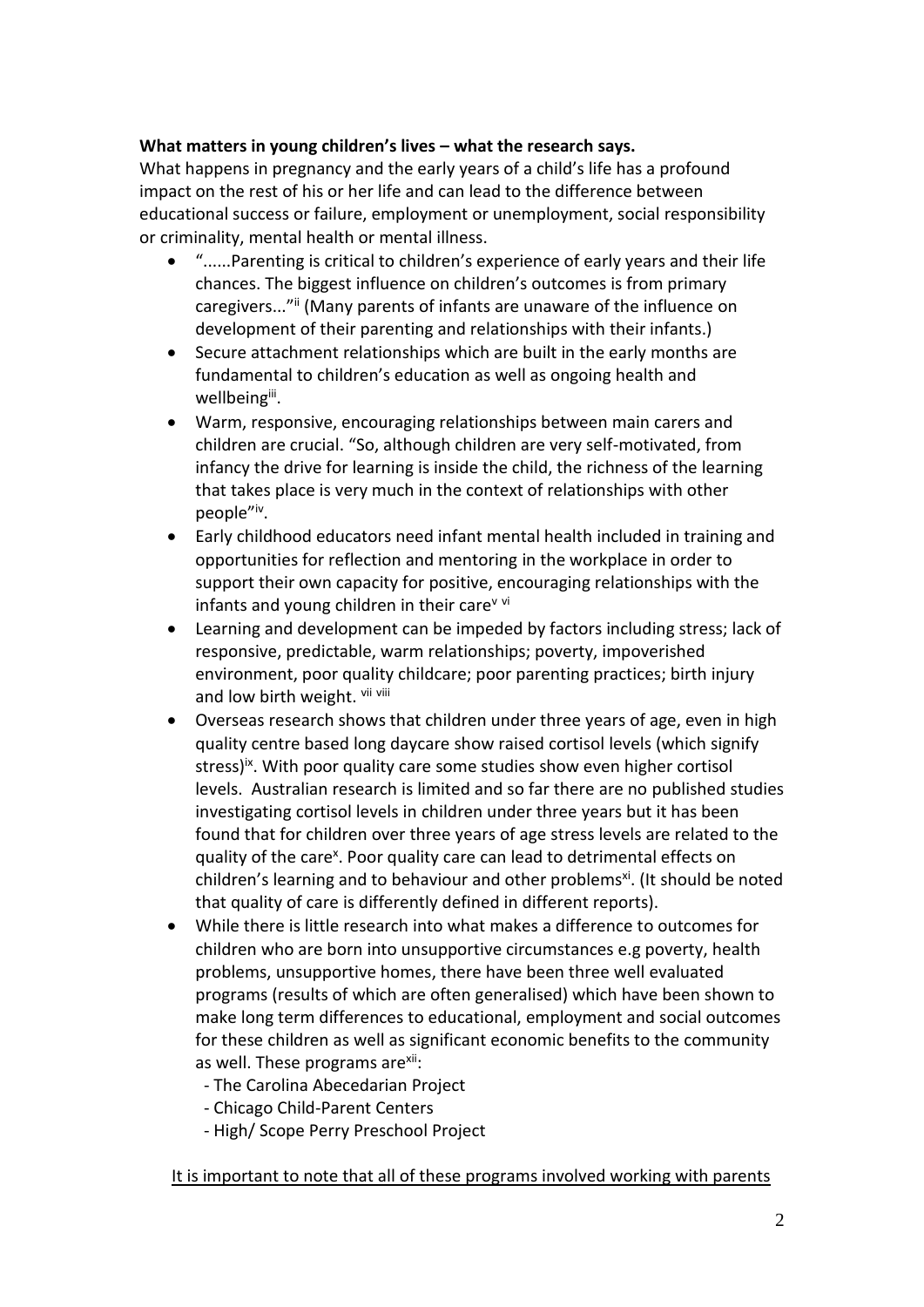as well as children and to our knowledge Australia does not have programs suitably staffed or based on any of these models.

Note: Although it is probably outside the scope of this inquiry, there is also at least one nurse based family home visiting program for children from birth to two which has shown similar long term outcomes for disadvantaged children and linked with a service such as these could provide the best opportunities for these children.

AAIMHI believes that these issues should be given the highest importance in planning services for children in the early years.

### **Recommendations:**

- 1. High quality research-based information on what factors support children's early development should be promoted through the media and in the community on an ongoing basis by government, in order to give parents the tools and knowledge to provide the best foundation and make the best choices that they can for their children.
- 2. Paid parental leave and subsidies for parents who leave the workforce to care for their children be given high priority on the basis of importance to children's development, wellbeing and learning in the first three years.
- 3. Working parents are given means tested support to make the choices that they believe will benefit their children best, e.g. one-to-one care in the home such as nannies or in-home family day care for infants and very young children as with centre based care and family day care.
- 4. Crucial qualities for caring for infants including safety, responsiveness, warmth and understanding of infant mental health are prioritised in training for all early childhood professionals. Some of the basic requirements for infant development are assumed and taken for granted but need to be included in training e.g. responding to infants' cues, frequent holding and positive touching, attunement to infants' needs.
- 5. The ability to provide high quality care on a daily basis can be stressful and staff do better with mentoring/professional support in the field, either through mentoring within their service or in partnership with a relevant community agency. We believe provision for this should be an expectation of services.
- 6. We support the work of the National Quality Standards in improving care and education services for children and especially recommend that centre based care must include:

- very low staff child ratios (ideally 1:2 for babies under one year),

 - continuity of care e.g. primary caregiver to facilitate a safe and supportive experience for infants and working conditions that mitigate against frequent staff changes,

 - staff trained and supported in understanding infants' needs and with a major focus on warm, responsive care,

- an environment that is healthy, and offers opportunities for exploration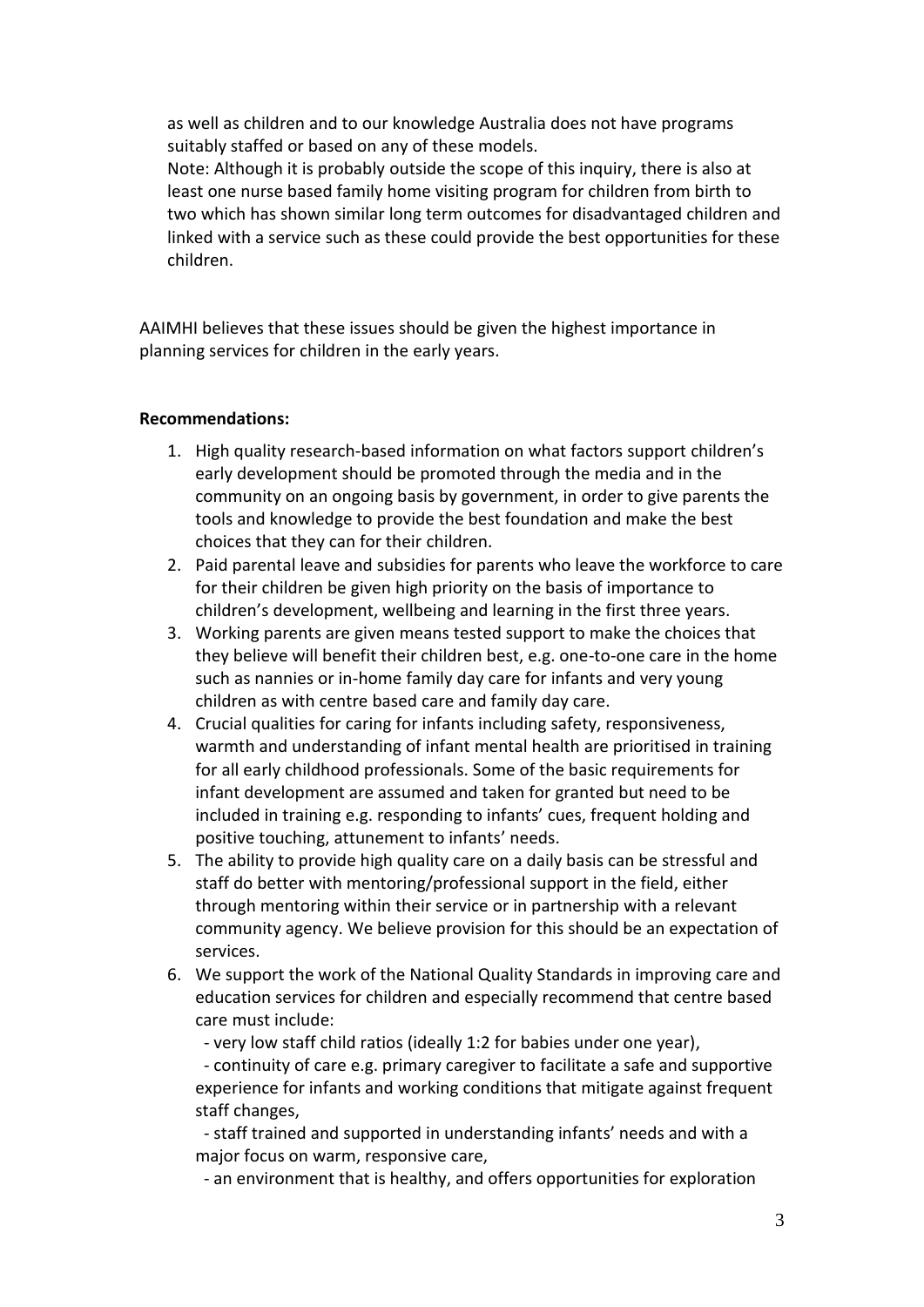and play.

- 7. Family day care workers and nannies be regulated in the areas of safety and nurture requirements. Infants and young children learn through relationships with caring others and do not necessarily require child care workers and nannies to provide formal learning environments. The home based environment and day to day activities and play offer comprehensive learning opportunities for infants and very young children.
- 8. Consideration to be given for grandparents and extended family who are caring for infants and young children by providing them with support for this kind of care, which is often in the young child's best interests.
- 9. Play based learning centres (preschool), apart from long day care, be available and affordable nationally for children from three years on, who are being cared for at home. (Centre based child care services should provide suitable social and learning preschool experiences).
- 10. Services be provided in each State for children with disadvantages, based on the best available evidence and evaluated with the aim of making them widely available for the benefit of the children concerned and the economic benefit to the community.
- 11. Staff in centre based care should have specialised training in understanding about working with Aboriginal and Torres Strait Islander infants and young children and families as well as other infants and young children from culturally diverse backgrounds.

We refer you also to the Position Statement on child care on our website [www.aaimhi.org](http://www.aaimhi.org/) and would welcome the opportunity to provide further information on any of the above issues.

Anna Huber National President Australian Association for Infant Mental Health Inc and the National Committee.

 $\overline{a}$ 

<sup>&</sup>lt;sup>i</sup> Shonkoff, J. & Phillips, D. (Eds.). (2000). <u>From Neurons to Neighborhoods: The Science of Early</u> Childhood Development. Committee on Integrating the Science of Early Childhood Development, National Research Council and Institute of Medicine. Washington, DC: National Academy Press. <sup>ii</sup> Marmot, M. (2010) Fair society, healthy lives: Strategic review of health inequalities in England post-2010. [http://www.marmotreview.org](http://www.marmotreview.org/)

iii Howes C and Spieker S (2008). Attachment relationships in the context of multiple caregivers. In: J. Cassidy & P. R. Shaver (Eds.), *Handbook of Attachment : Theory , Research and Clinical Applications*  (pp. 317-332). New York: Guilford.

iv Op cit. Shonkoff et al.

 $\rm{v}$  Virmani, E. et al (2013) Early childhood mental health consultation: promoting change in The quality of teacher–child interactions. *Infant Mental Health Journal, Vol. 34(2), 156–172 (2013)*